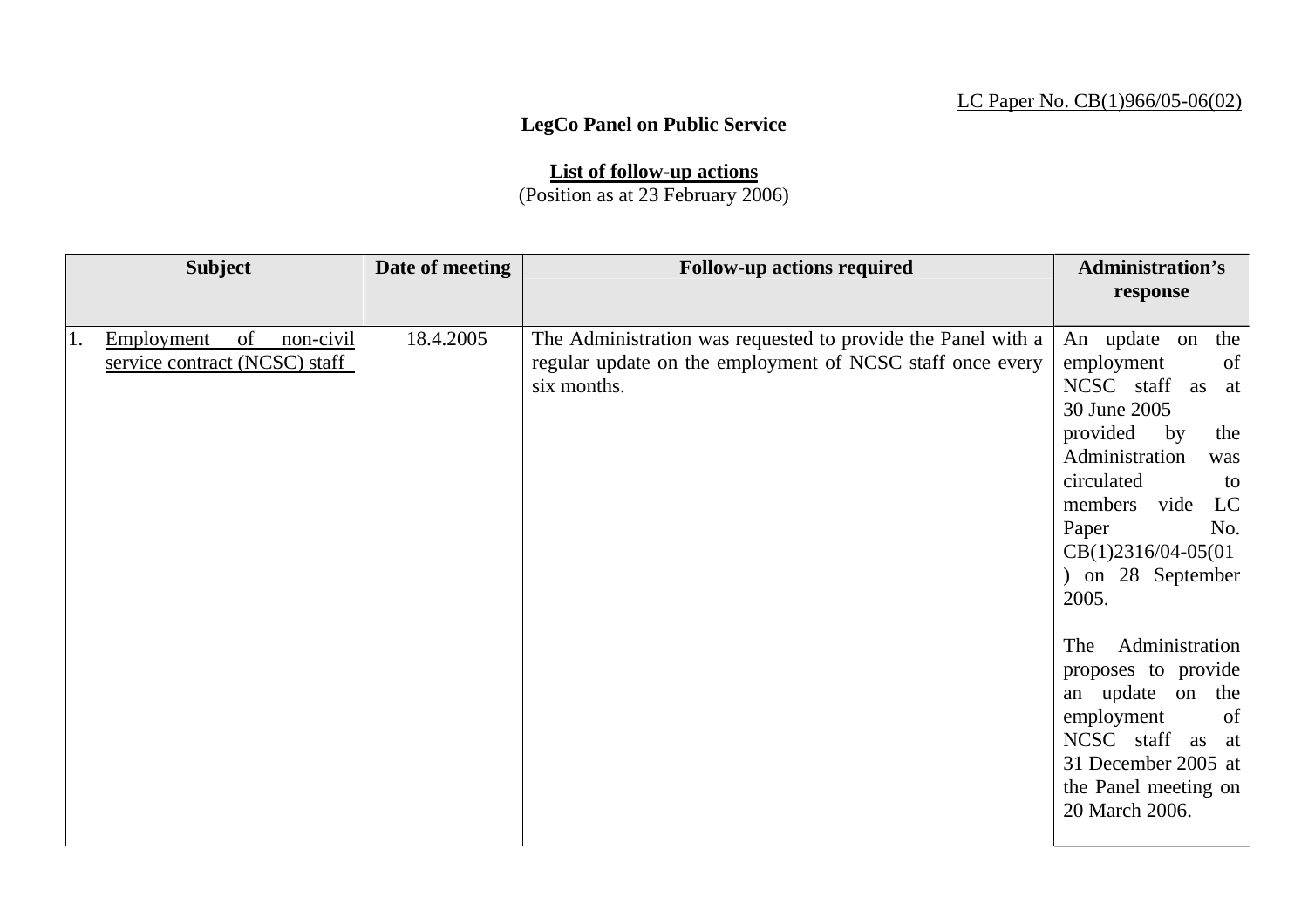|    | <b>Subject</b>                                                                                                                                                      | Date of meeting | <b>Follow-up actions required</b>                                                                                                                                                                                                                                                                                                                                                                                                                                                                                                                                                                                                                                                                                                                                                                                                                                                                                                                          | <b>Administration's</b><br>response                                                                                                               |
|----|---------------------------------------------------------------------------------------------------------------------------------------------------------------------|-----------------|------------------------------------------------------------------------------------------------------------------------------------------------------------------------------------------------------------------------------------------------------------------------------------------------------------------------------------------------------------------------------------------------------------------------------------------------------------------------------------------------------------------------------------------------------------------------------------------------------------------------------------------------------------------------------------------------------------------------------------------------------------------------------------------------------------------------------------------------------------------------------------------------------------------------------------------------------------|---------------------------------------------------------------------------------------------------------------------------------------------------|
| 2. | Extension of temporary jobs<br>in the public sector                                                                                                                 | 17.10.2005      | In response to a member's concern about the extension of<br>some, but not all, temporary jobs in the public sector stipulated<br>in paragraph 34 of the Chief Executive's 2005/2006 Policy<br>Address, CSB undertook to liaise with the relevant bureau for<br>provision of the following information:<br>The number of temporary posts to be extended and the<br>(a)<br>period of extension; and<br>The government departments involved.<br>(b)                                                                                                                                                                                                                                                                                                                                                                                                                                                                                                           | The Administration's<br>response<br>was<br>circulated<br>to<br>members<br>LC<br>vide<br>No.<br>Paper<br>CB(1)973/05-06<br>on<br>22 February 2006. |
| 3. | Proposal<br>to<br>create<br>one<br>directorate post to provide<br>the expanded<br>support to<br>Commission<br>Strategic<br>on<br>Development<br>(the<br>Commission) | 16.1.2006       | In response to some members'<br>about the<br>concerns<br>justifications for the proposal of creating a permanent<br>Administrative Officer Staff Grade C (D2) post as the<br>Assistant Secretary to the Commission, the Administration<br>undertook to take the following actions:<br>To re-examine the justifications of the staffing proposal<br>(a)<br>and explore alternative options, having regard to<br>members' views as follows:<br>Given that the Commission was being supported by<br>(i)<br>two directorate officers, one at D3 and another at<br>D2 levels, it was not justified to create an additional<br>directorate post at D2 level. As the duties of the<br>proposed post mainly included undertaking policy<br>research and analysis, organizing the logistics of the<br>four committees under the Commission and keeping<br>proper records of committee meetings, it was more<br>appropriate to create non-directorate posts, such as | The Administration's<br>response<br>was<br>circulated<br>to<br>members<br>vide<br>LC<br>Paper<br>No.<br>CB(1)818/05-06<br>on<br>1 February 2006.  |